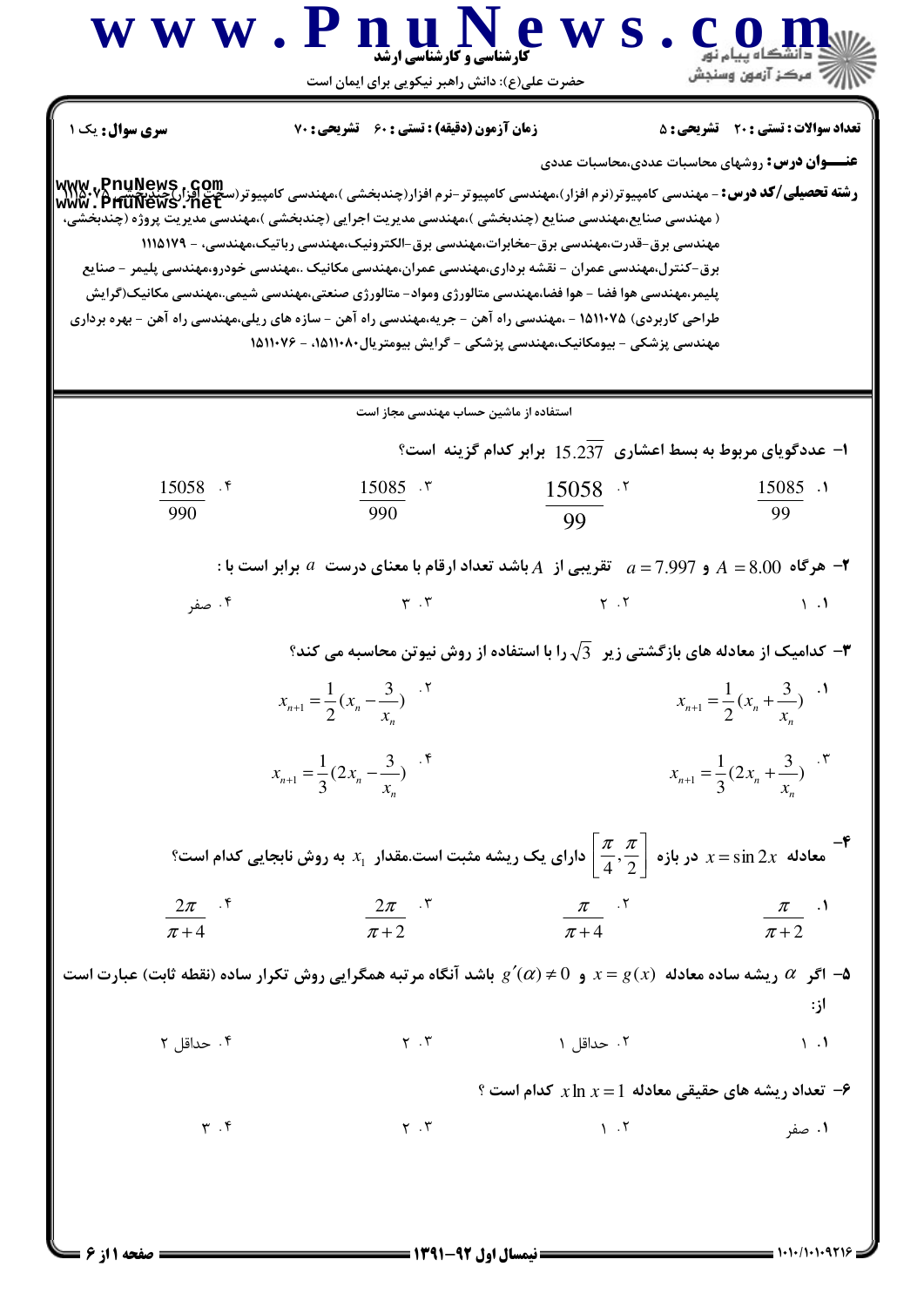

 $=$  1.1./1.1.9216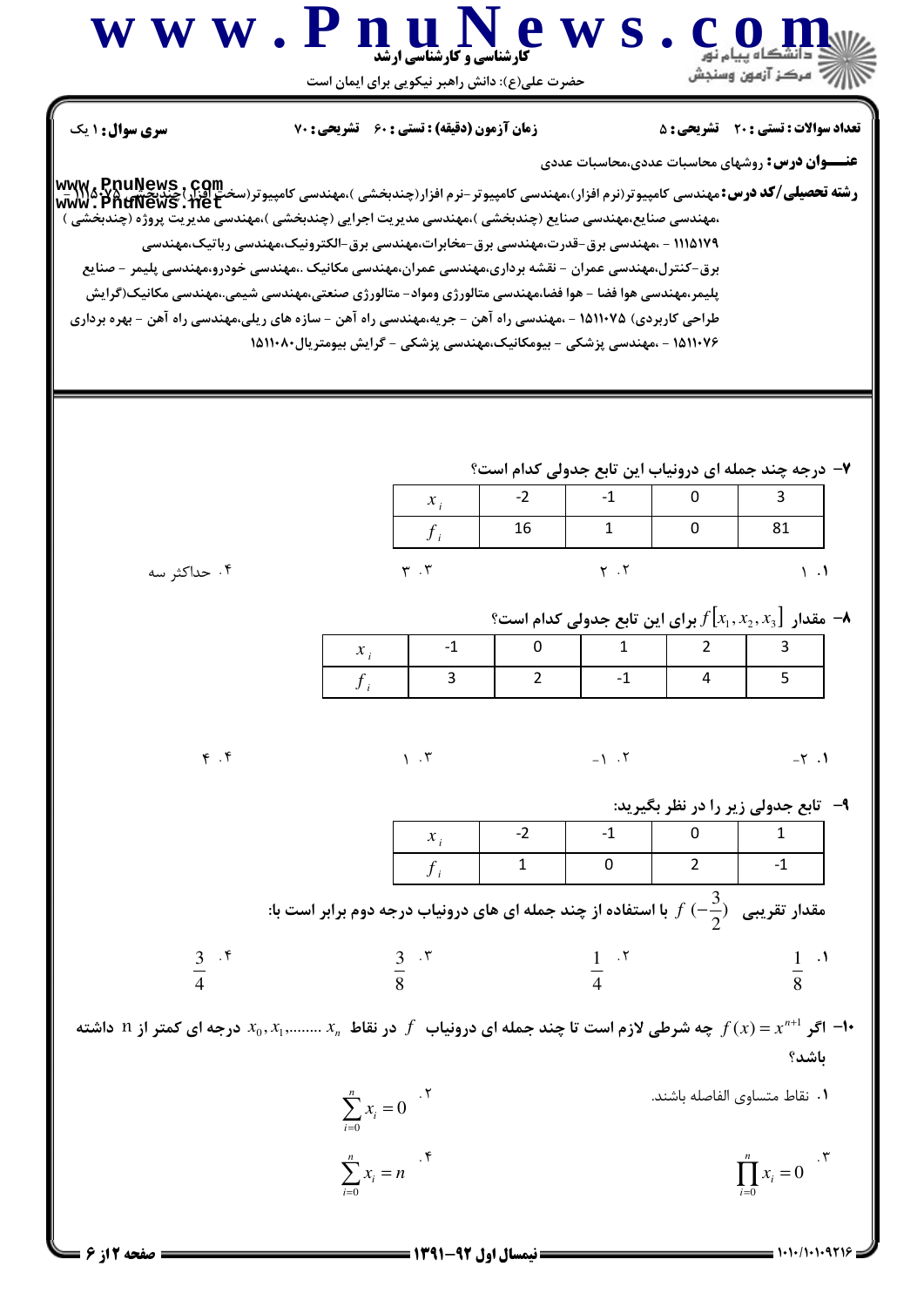$\sqrt{}$ 

N

 $\sim$   $-$ -

 $= 1.1.11.1.9718$ 

 $\bigcup$  صفحه ۱۳ از ۶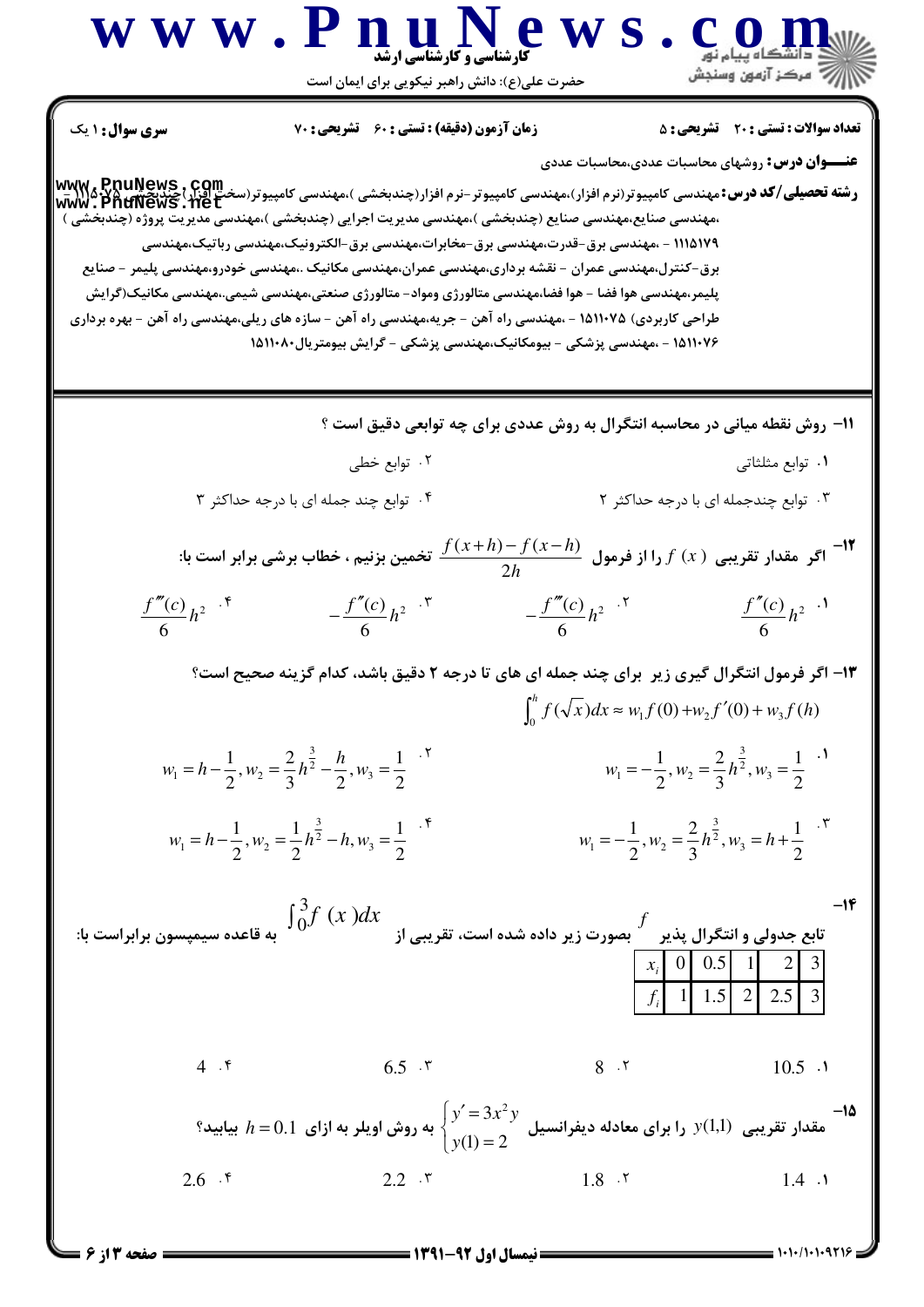$= 1.11/1.1.9718$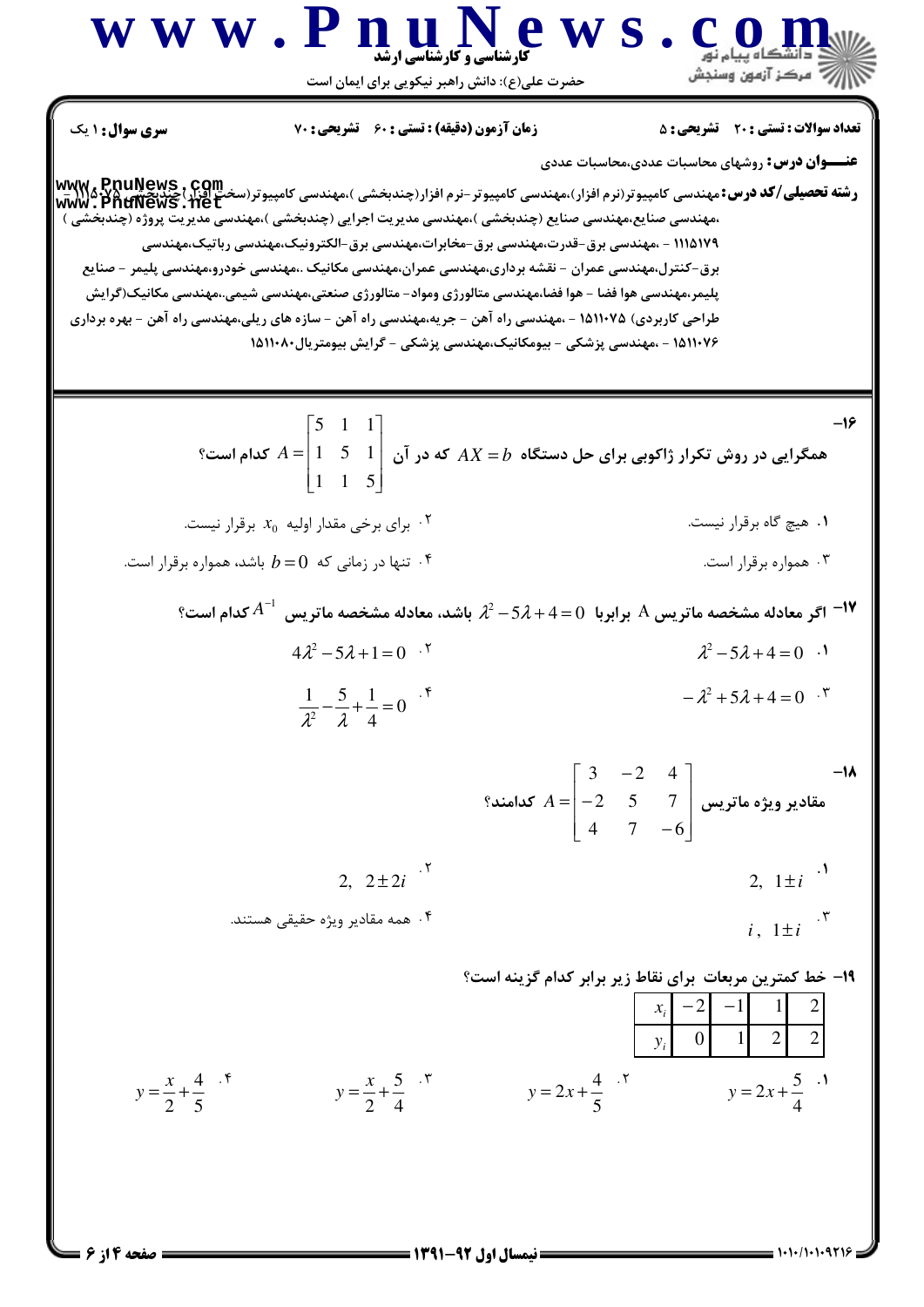